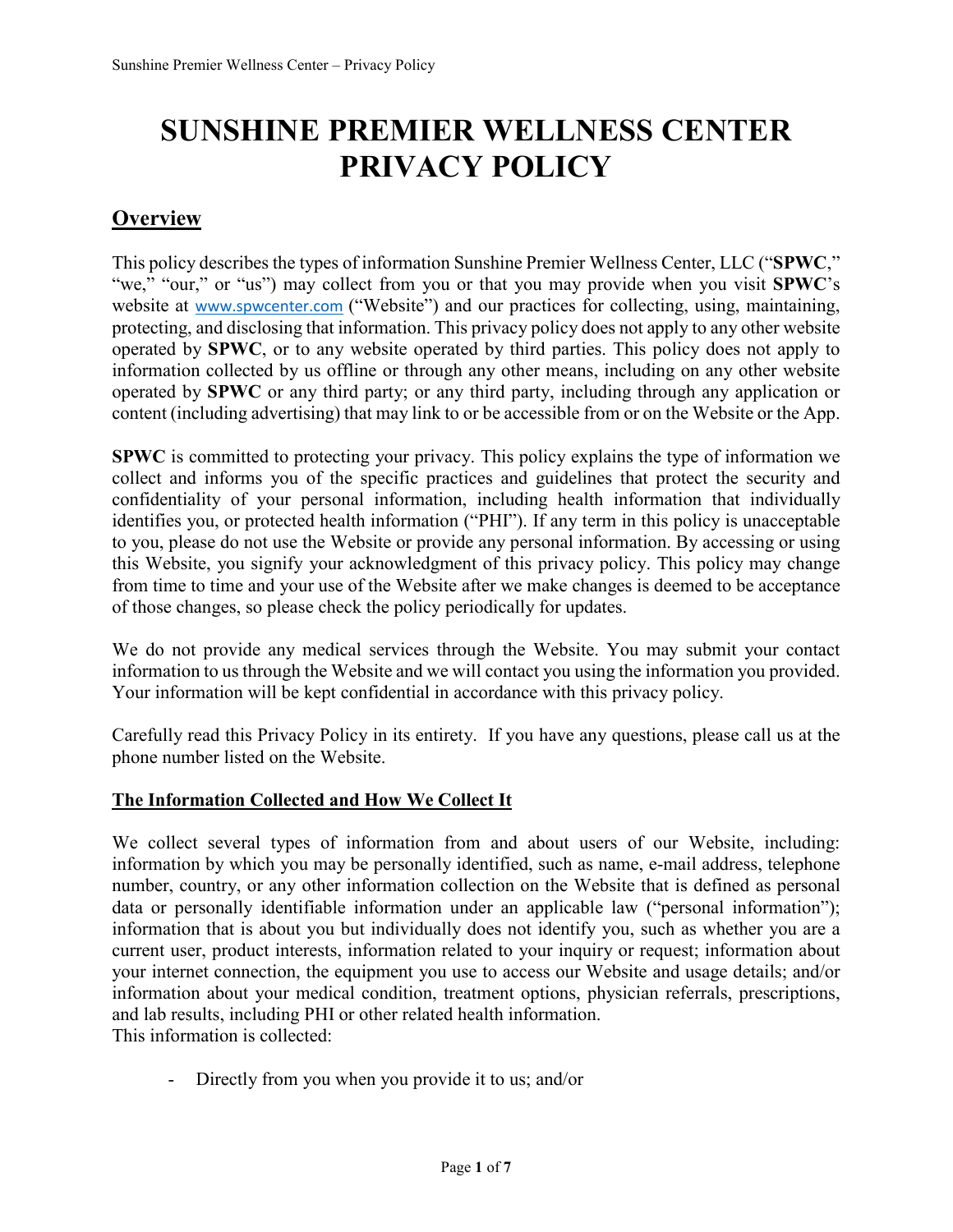- Automatically as you navigate through the Website; Information collected automatically may include usage details, IP addresses, and information collected through cookies, web beacons, and other tracking technologies; and/or

The information we collect on or through our Website may include:

- Information that you provide on our Website. This includes information provided when you inquire about our services; when we process or respond to your inquiries related to requests for treatment, payment, customer service; and when you provide feedback on our Website;
- Details of transactions you carry out through our Website and of the fulfillment of your inquiries or requests; and/or
- Your search queries on the Website.

As with many other websites, as you navigate through and interact with our Website, we may use automatic data collection technologies to collect certain information about your equipment, browsing actions, and patterns, including: details of your visits to our Website, including traffic data, location data, logs, language, date and time of access, frequency, and other communication data and the resources that you access and use on the Website; information about your computer and internet connection, including your IP address, operating system, host domain, and browser type; and/or details of referring websites. We also may use these technologies to collect information about your online activities over time and across third-party websites or other online services (behavioral tracking).

The information we collect automatically is statistical data and may include personal information, or we may maintain it or associate it with personal information you provide to us or that we collect in other ways or receive from third parties. It helps us to improve our Website and to deliver a better and more personalized service, including by enabling us to: (1) Estimate our audience size and usage patterns; (2) Store information about your preferences, allowing us to customize our Website according to your individual interests; (3) Speed up your searches; and (4) Recognize you when you return to our Website. For tracking and data purposes,

**SPWC** may use various tracking and data aggregation technologies including cookies. Our Website use two types of cookies: single session (temporary) and multi-session (persistent). Temporary cookies last only as long as your web browser is open, and are used for technical purposes such as enabling better navigation through our Website. Once you close your browser, the cookie disappears. Persistent cookies are stored on your computer for longer periods and are used for purposes including tracking the number of unique visitors to our Website and information such as the number of views a page gets, how much time a user spends on a page, and other pertinent web statistics. Cookies, by themselves, will not be used by **SPWC** to disclose your individual identity. This information identifies your browser, but not you, to our servers when you visit the Website. We do not respond to 'do not track' signals in your browser. We may also collect data by using "pixel tags," "web beacons," "clear GIFs" or similar means (collectively, "pixel tags") that allow us to know when you visit our Website. Through pixel tags, we obtain non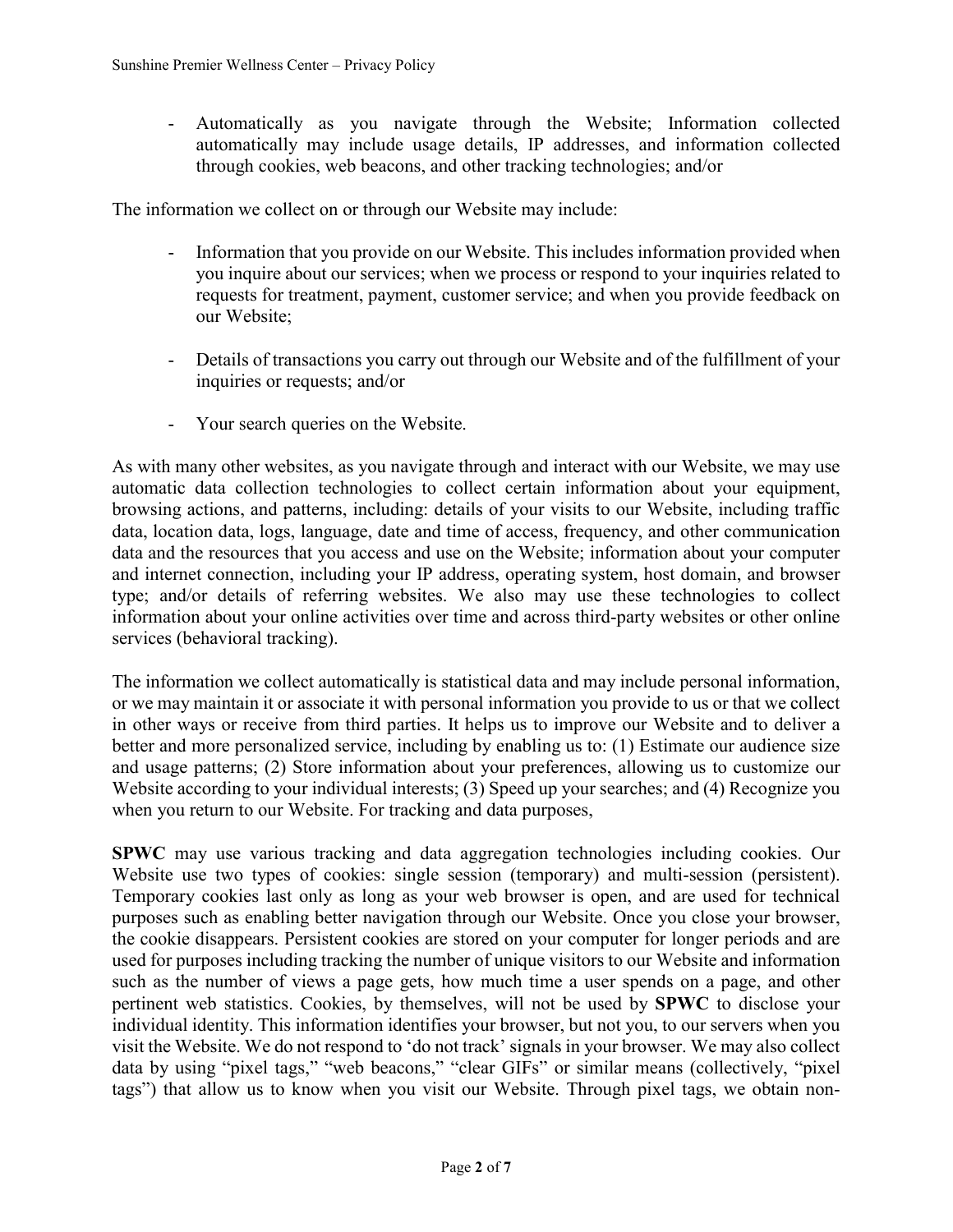personal information on our Website. Through pixel tags, we obtain non-personal information or aggregate information that can be used to enhance your online experience and understand traffic patterns. Please be advised that if you choose to block, reject, disable, delete or change the management settings for any or all of the aforementioned technologies and/or other tracking, data aggregation and data analysis technologies, then certain areas of the Website might not function properly.

By visiting, accessing or using the Website, you acknowledge and agree in each instance that you are giving **SPWC** permission to monitor or otherwise track your activities on the Website, and that **SPWC** may use the aforementioned technologies and/or other tracking, data aggregation and data analysis technologies.

We also receive information from other sources. These third parties include sub-contractors in technical, advertising networks, analytics providers, and search information providers.

#### **How We Use Your Information**

We may use information collected about you, including personal information, in the following ways:

- To provide you with information that you have requested or to respond to your inquiries, to provide you with care and to run our healthcare operations;
- To carry out the services and communicate with healthcare organizations and medical professionals, and to provide you with the information, products and services that you request from us;
- To provide you with technical support and to improve our Website and services;
- In order to ensure that content from our Website is presented in the most effective manner for you and for your computer or mobile phone or other device, to allow you to participate in interactive features of our service (if offered and if you choose to do so), and as part of our efforts to keep our Website safe and secure;
- To communicate with you about our products and services and those of our subsidiaries, affiliates, and parent companies and any of their related businesses and those of our third-party partners;
- To measure or understand the effectiveness of advertising we serve to you and others, and to deliver relevant advertising to you;
- In the event of a sale, merger, consolidation, change in control, transfer of substantial assets, reorganization, or liquidation, we may transfer, sell, or assign to third parties information concerning your relationship with us, including, without limitation, personal information that you provide and other information concerning your relationship with us;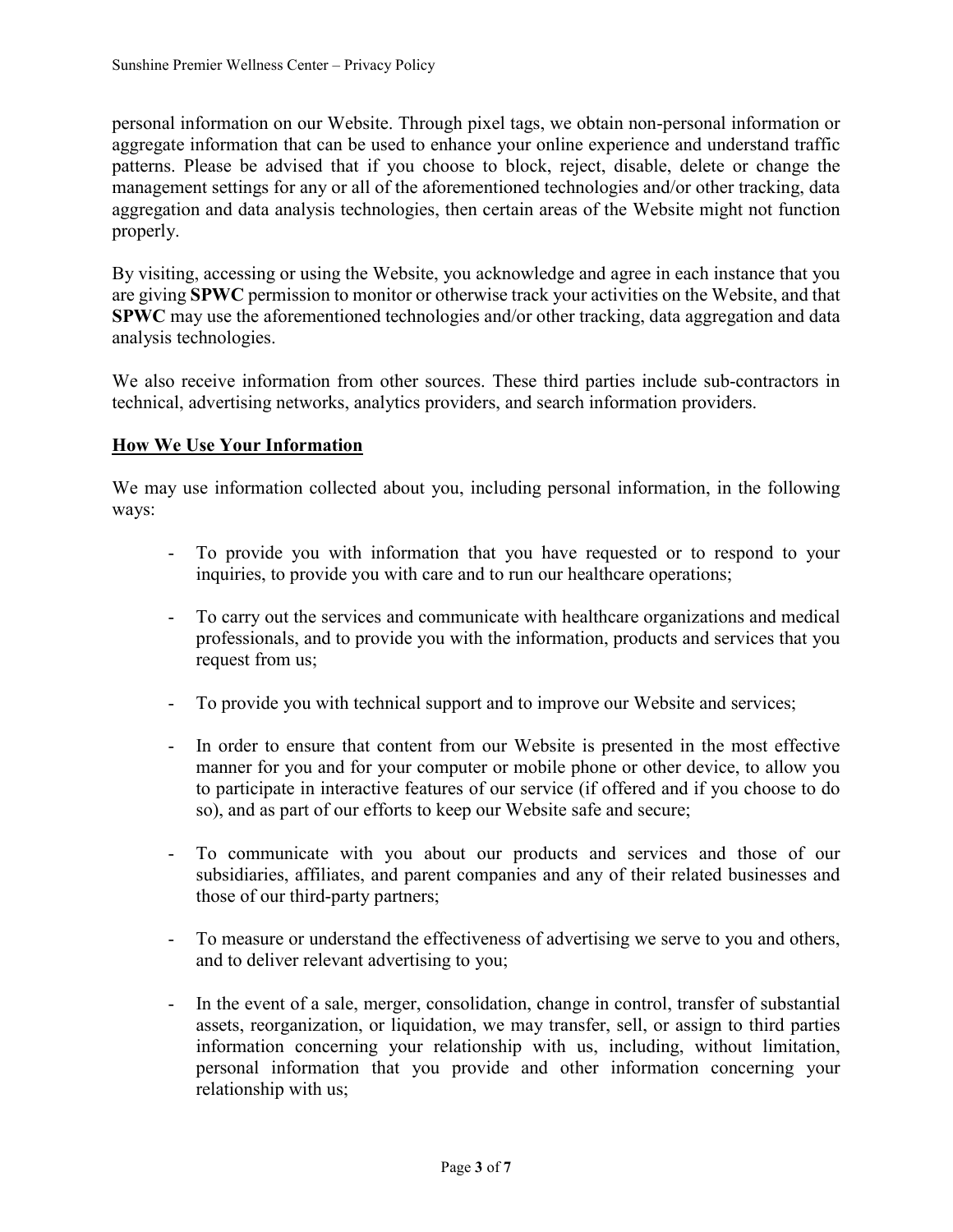- To notify you about changes to our service or our Website;
- For any purpose where you have given your consent (where legally required); and/or
- To comply with applicable Federal and State law.

If information is received from another source, we will combine this information with information you give to us and information we collect about you. We will use this information and the combined information for the purposes set out above (depending on the types of information we receive).

#### **Sharing of Information Collected**

We may disclose aggregated information about our users, and information that does not identify any individual, without restriction. You agree that we have the right to disclose personal information that we collect, or you provide as described in this Privacy Policy:

- To any member of our group, which means our subsidiaries and affiliates, including our ultimate holding company and its subsidiaries;
- To healthcare organizations, medical professionals, pharmacies, contractors, service providers, and other third parties we use to support our business or in connection with the administration and support of the activities noted above;
- To a buyer or other successor in the event of a merger, divestiture, restructuring, reorganization, dissolution, or other sale or transfer of some or all of **SPWC**'s assets, whether as a going concern or as part of bankruptcy, liquidation, or similar proceeding, in which personal information held by **SPWC** about our Website users is among the assets transferred;
- To advertisers and advertising networks that require the data to select and serve relevant advertisements to you and others. We do not disclose information about identifiable individuals to our advertisers, but we will provide them with aggregate information about our users;
- To analytics and search engine providers that assist us in the improvement and optimization of our Website;
- To fulfill the purpose for which you provide it. For example, if you email us asking us to contact a third party (including a medical professional), we may transmit the contents of your email to the recipient;
- For any other purpose disclosed by us when you provide the information or with your consent;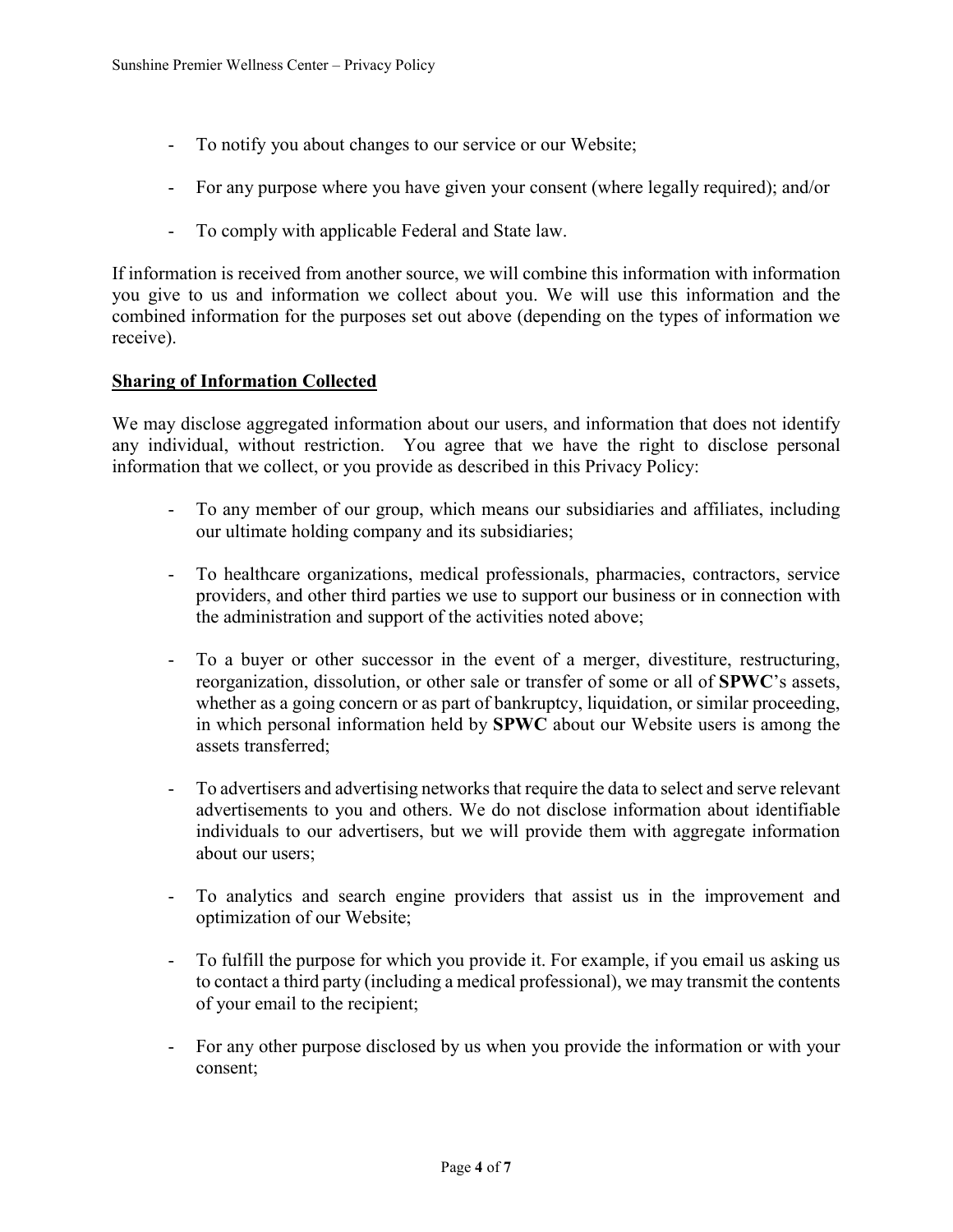- If we are under a duty to disclose or share your personal information in order to comply with any legal obligation, or in order to enforce or apply our terms of use and other agreements, including for billing and collection purposes; or to protect the rights, property, or safety of **SPWC**, our customers, or others. This may include exchanging information with other companies and organizations for the purposes of fraud protection and credit risk reduction;
- **SPWC** may be allowed or required to share your personal information (including your PHI) in other ways – usually in ways that contribute to the public good, such as public health and research. We may have to meet many conditions in the law before we can share your information for these purposes; and/or
- **SPWC** may share personal information, including PHI, about you for certain situations such as preventing disease, helping with product recalls, reporting adverse reactions to medications, preventing or reducing a serious threat to anyone's health or safety, and for health research purposes.

## **Choices Regarding Your Information**

We strive to provide you with choices regarding the personal information you provide to us. Here are several considerations when it comes to control over your information:

- 1) You can set your browser to refuse all or some browser cookies, or to alert you when cookies are being sent. If you disable or refuse cookies, please note that some parts of this Website may then be inaccessible or not function properly.
- 2) We do not currently respond to "do not track" signals as we do not track our customers across third party websites.
- 3) If you do not wish to have your contact information used by **SPWC** to promote our own products or services, you can check certain boxes on the forms we use to collect your data. You can also always exercise your right to ask us not to process your personal information for marketing purposes by contacting us. If we have sent you a promotional email, you may send us a return email asking to be omitted from future email distributions.

We do not control third parties' collection or use of your information to serve interest-based advertising. However, these third parties may provide you with ways to choose not to have your information collected or used in this way.

#### **Transactions**

In connection with any transaction that you conduct through the Website (e.g., the payment of any subscription fees, the purchase or sale of any products on or through the Website), you may be asked to supply certain information relevant to the transaction, including, without limitation, your credit card number and expiration date, your billing address, your shipping address, your phone number and/or your email address. By submitting such information, you grant **SPWC** without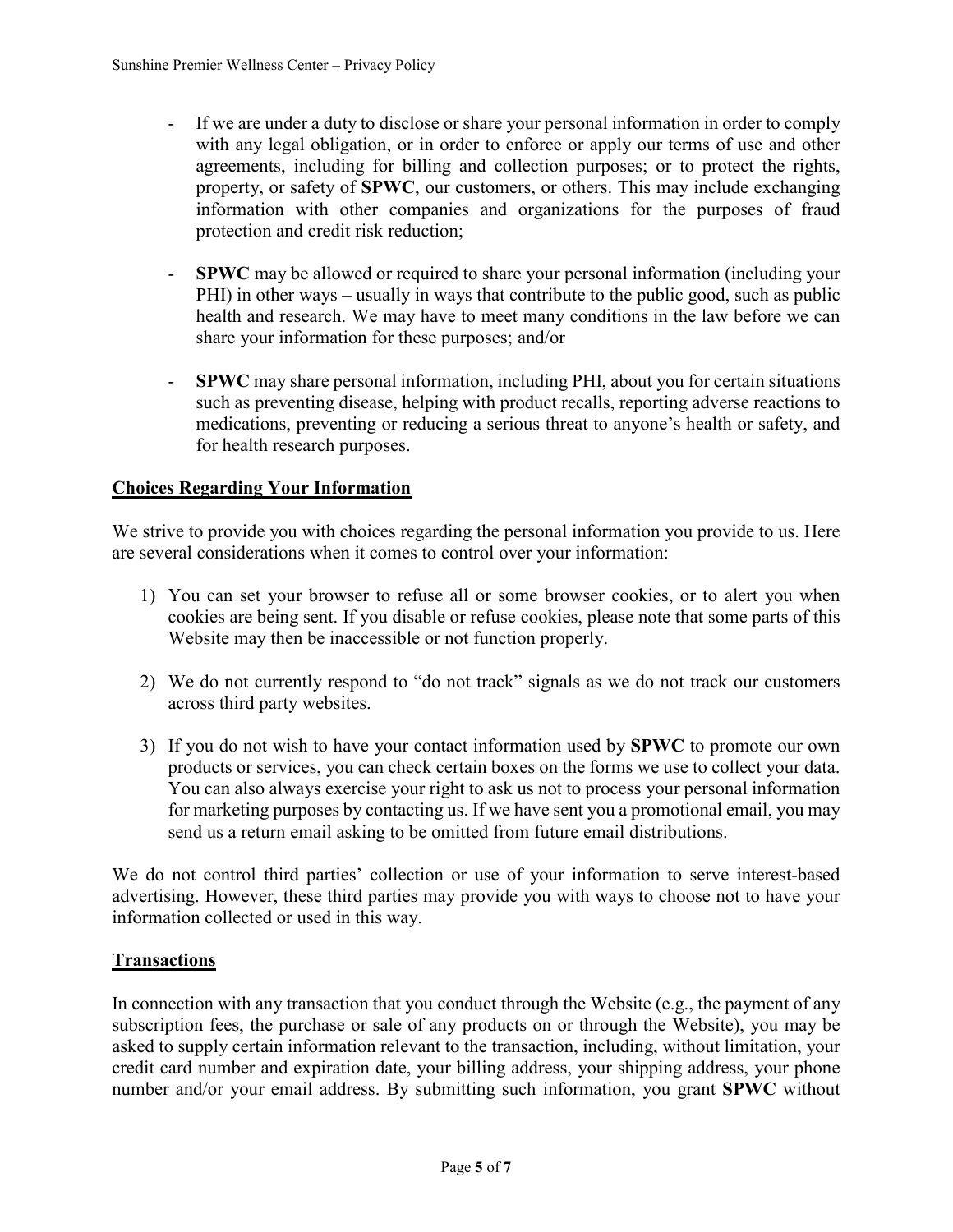charge the irrevocable, unencumbered, universe-wide and perpetual right to provide such information to third parties (e.g., payment processing companies, buyers on the Website, sellers on the Website) for the purpose of facilitating the transaction.

#### **Data Access, Corrections and Deletion**

You may contact us to request access to, correct, or delete any personal information that you have provided to us. Unless otherwise required by law, **SPWC** will also erase personal information when the personal information is no longer necessary in relation to the purposes for which it was collected or otherwise processed; when you withdraw your consent (where lawfulness of processing was based on your consent) and there is no other legal ground for the processing; when you object to the processing and there are no overriding legitimate grounds for the processing; when your personal information has been unlawfully processed; and when it is necessary to comply with legal obligations.

#### **Data Security**

We have implemented measures designed to secure your personal information from accidental loss and from unauthorized access, use, alteration, and disclosure. Where we have given you (or where you have chosen) a password which enables you to access certain parts of our Website, you are responsible for keeping this password confidential. We ask you not to share a password with anyone. The information you share in public areas may be viewed by any user of the Website. Unfortunately, the transmission of information via the internet is not completely secure. Although we will do our best to protect your personal information, we cannot guarantee the security of your data transmitted to our Website; any transmission is at your own risk.

#### **Third-Party Websites, Applications, and Networks**

Our Website may contain links or references to other websites outside of our control. Please be aware that this privacy policy does not apply to these websites. **SPWC** encourages you to read the privacy statements and terms and conditions of linked or referenced websites you enter. These third-party websites may send their own cookies and other tracking devices to you, log your IP address, and otherwise collect data or solicit personal information. **SPWC** DOES NOT CONTROL AND IS NOT RESPONSIBLE FOR WHAT THIRD PARTIES DO IN CONNECTION WITH THEIR WEBSITES, OR HOW THEY HANDLE YOUR PERSONAL INFORMATION. PLEASE EXERCISE CAUTION AND CONSULT THE PRIVACY POLICIES POSTED ON EACH THIIRD-PARTY WEBSIITE FOR FURTHER INFORMATION.

#### **Special Note Regarding Minors**

The Website is intended for use by adults only. The Website is not designed or intended to attract, and is not directed to, children under eighteen (18) years of age or younger. **SPWC** does not collect personal information through the Website from any person it actually knows to be under eighteen (18) years of age. If **SPWC** obtains actual knowledge that it has collected personal information